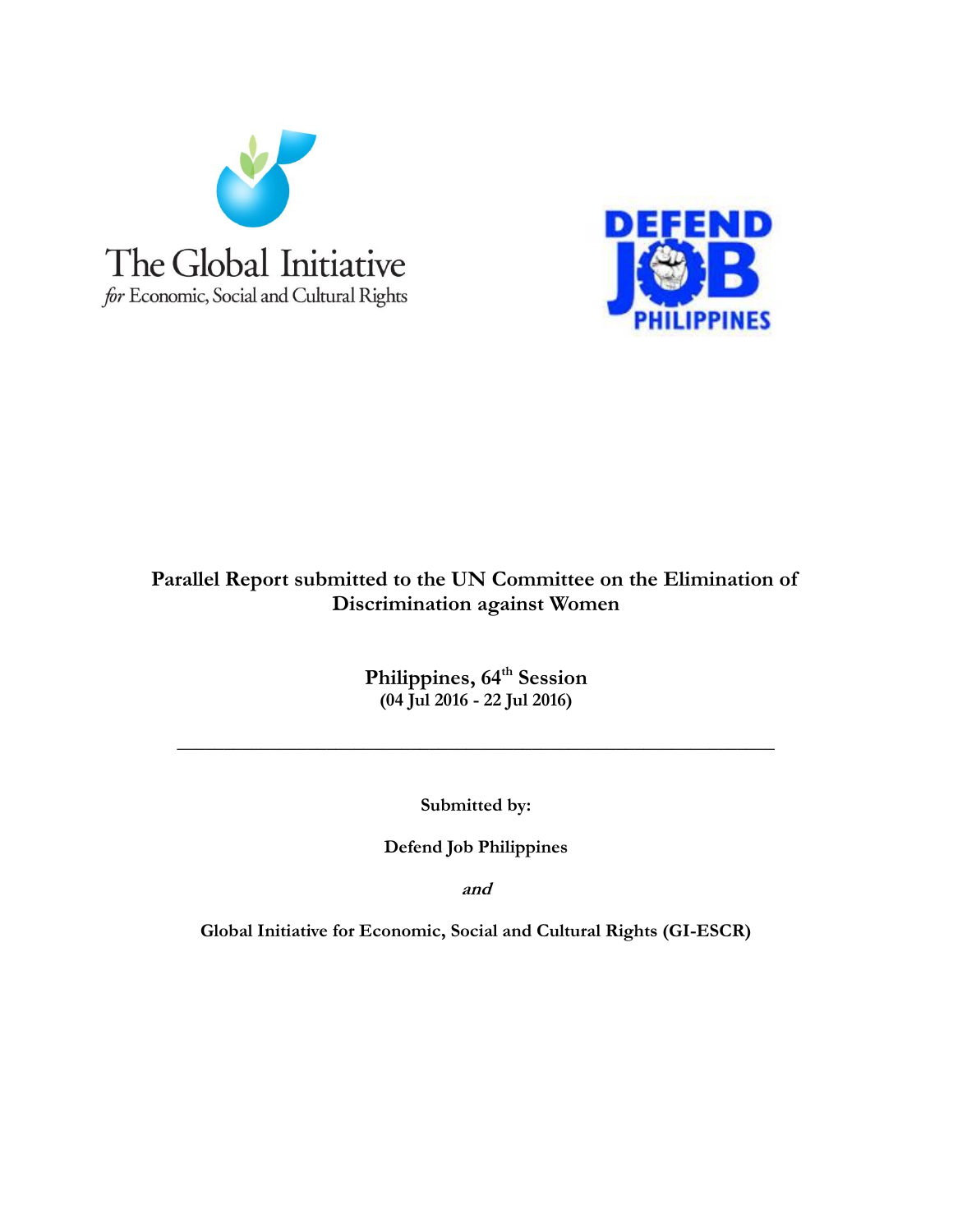

This project was supported by a grant from Australian aid. The contents of this report are the sole responsibility of Defend Job Philippines and the Global Initiative for Economic, Social and Cultural Rights. The information provided is not official Australian Government information and does not necessarily

represent the views or positions of Australian aid or the Government of Australia

#### **Submitting Organizations:**

**Defend Job Philippines** is a non-profit and non-stock organization registered at the Securities and Exchange Commission in September 2009. The organization was founded by displaced women and men workers, labor unions and other sectoral groups in Metro Manila affected by the global economic crisis. Under the banner of Defend Job, Defend Life, workers, urban poor and different sectors are united for the realization of human rights including right to adequate standard of living, right to work, health, food and housing.

Defend Job Philippines gives focus to economic, social and cultural rights as they have particular importance in improving the condition of the poor especially women. The organization also believes that causes of the violations of civil and political rights are found in the violations of ESC rights. Thus, the organization strives to learn and effectively use international human rights framework and mechanisms to claim people's rights.

Defend Job Philippines' mission it to raises awareness in various workplaces and communities about human rights, document and expose violation of these rights, address these cases to the government's attention and forge solidarity amongst social movements and affected people for the realization of human rights and social justice.

#### **Defend Job Philippines**

2410 Topacio St., San Andres Manila, Philippines Phone: 02.353.57.60 *Email:* [defendjobphilippines@yahoo.com](mailto:defendjobphilippines@yahoo.com)*, Website:* <https://defendjobphilippines.wordpress.com/>

**The Global Initiative for Economic, Social and Cultural Rights (GI-ESCR)** is an international nongovernmental human rights organization which seeks to advance the realization of economic, social and cultural rights throughout the world, tackling the endemic problem of global poverty through a human rights lens. The vision of the Global Initiative for Economic, Social and Cultural Rights is of a world where economic, social and cultural rights are fully respected, protected and fulfilled and on equal footing with civil and political rights, so that all people are able to live in dignity*.*

**The Global Initiative for Economic, Social and Cultural Rights (GI-ESCR)**

8 North 2nd Ave. East, #208 Duluth, MN 55802, USA Phone/Fax: +1 218 733 1370 *Email: globalinitiative@globalinitiative-escr.org, Website:* [www.globalinitiative-escr.org](http://www.globalinitiative-escr.org/)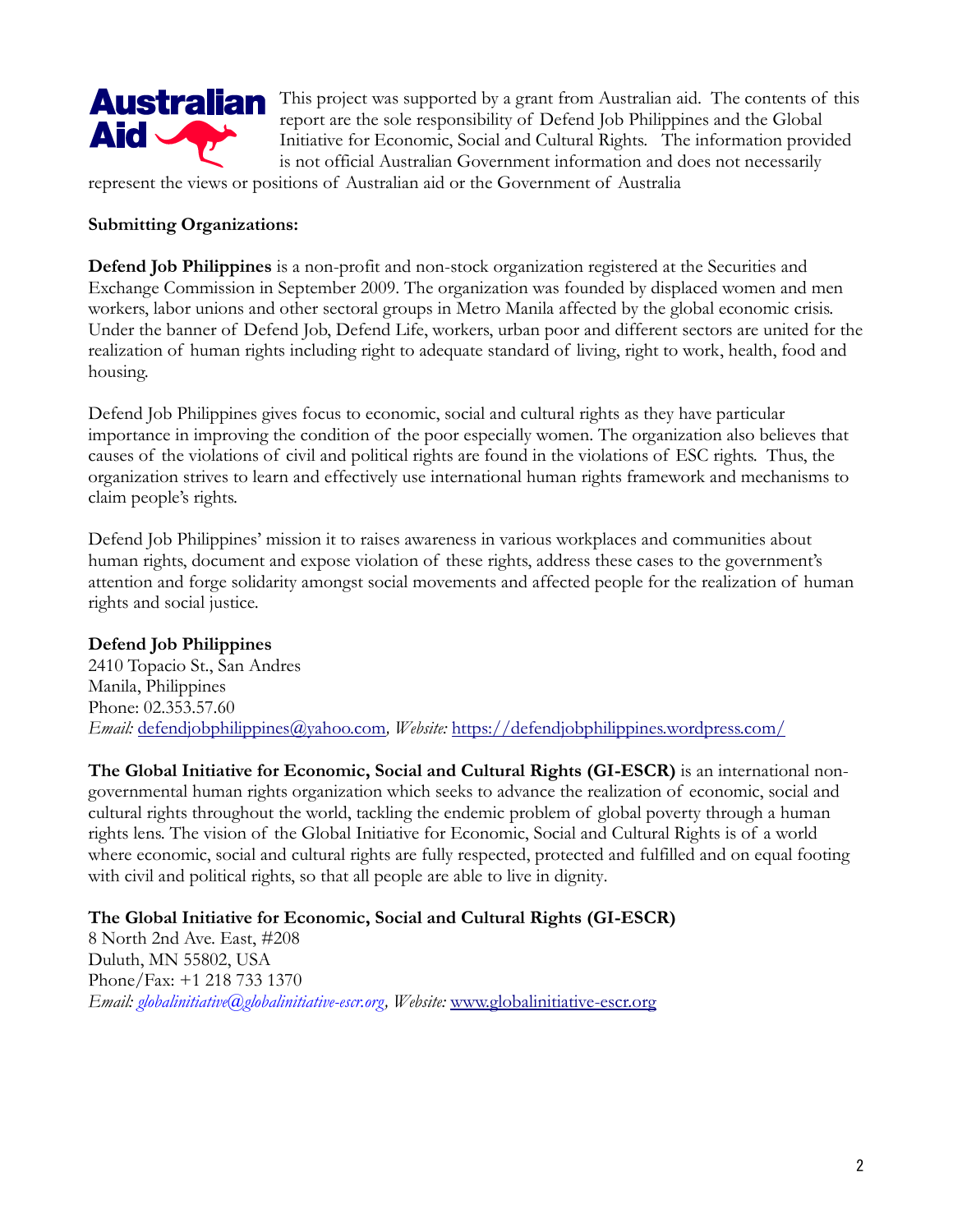## **Introduction**

In the State party Report (UN Doc. CEDAW/C/PHL/7-8), there was no mention about the condition of women in urban poor communities. The government mentioned under ' highlights of developments since the combined 5th and 6th report,' that (at para.8):

*With inclusive economic growth as its goal, the incumbent Aquino Administration (2010-2016) included as one of its commitments the promotion of equal gender opportunity in all spheres of public policies and programs. Accordingly, the Philippine Development Plan (PDP) 2011-2016 integrated gender equality as a cross-cutting concern such that all but one of its chapters included specific provisions along this end. As a companion document to the PDP and guide to agencies in the implementation of the MCW, the Women's Empowerment, Development and Gender Equality Plan (Women's EDGE Plan) 2013-2016 was formulated, and is now being implemented through the gender and development planning process in national and local government.*

Tagged as a cornerstone strategy for national development, the Public Private Partnership (PPP) Program is at the center stage in achieving the Philippine Development Plan 2011-2016. Public Private Partnership is Benigno S. Aquino's flagship program in line with his "righteous path" framework which according to his Social Contract with the Filipino People envisions a country that has achieved inclusive growth and is characterized by rapid, sustained, and broad-based economic growth. In short, it claims that the PPP can solve the deep and worsening problem of poverty and hunger in the Philippines.

Yet for the urban poor families, the PPP has been a tool in depriving and violating land, housing and property rights as well worsening the already dire condition of the poor and pushing them to hunger and inhumane living condition. Instead of creating adequate jobs and livelihood through industries and agriculture development, the PPP as a policy authorizes foreign and local businessmen to invest in the construction, operation, management and maintenance of huge infrastructure projects in the country. Large parcel of land and seawaters are subjected to privatization and denationalization in the hands of private sectors.

Defend Job Philippines through its program Demolition Watch documented **57 incidents of forced evictions affecting 73 013 families from 2010 to 2013** and also noted killings and illegal arrest and detention during demolition to give way to various privatization and PPP projects. Urban poor especially poor workers, women and children were left jobless and homeless.

#### **Documented Cases of Forced Eviction and their Impact on Women**

On 23 April 2012, a brutal and violent eviction and demolition took place in Silverio Compound, Paranaque City to give way to a PPP project—construction of a high rise condominium and commercial building by a giant business tycoon.

The community market as the source of food and livelihood of the community mostly women was brutally destroyed. One resident Arnel Leonor was killed, 14 others had gunshot wounds and 33 were illegally arrested and detained including women and minors.

This incident happened despite the fact that the community successfully acquired a city government resolution on 2003 authorizing the Mayor to process the expropriation" for the Community Mortgage Program and for the benefit of the residents. In fact, the city government has initially deposited P10.41 million for the expropriation. The community's collective action halted the demolition.

On 27 August 2009, the Ayala Land Inc. and National Housing Authority signed a joint venture agreement to develop the land for the Quezon City Central Business District. Under this project, Ayala Land Inc. will construct forty five (45) towers consisting of commercial, condominium, hotels, retail shops and business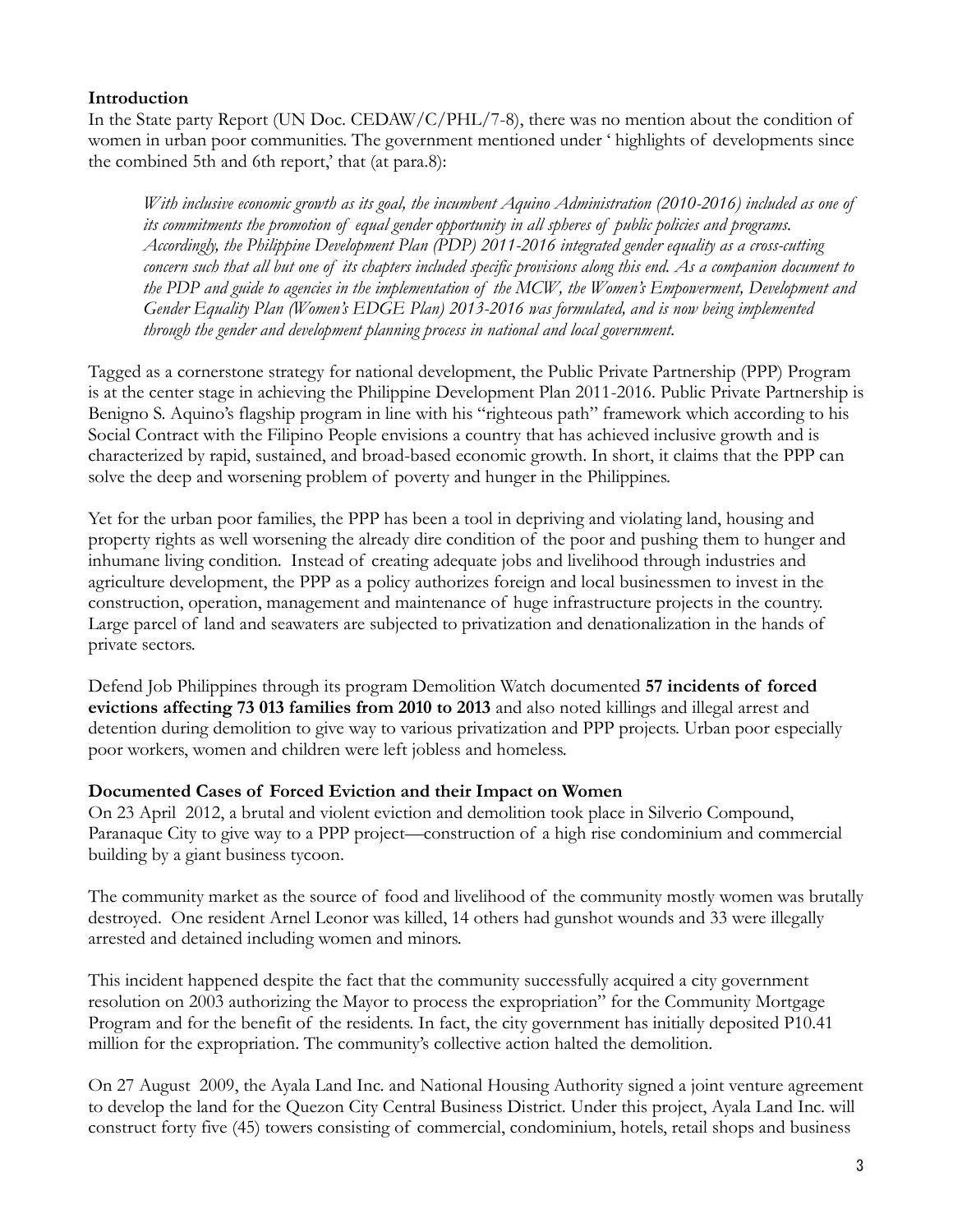process outsourcing establishments or the so called Vertis North Project amounting to P65 billion. Nevertheless, we believe that this development must have a human-rights based perspective. The needs of the residents of the community that faces demolition must be prioritized in any urban development scheme rather than having urban development schemes result in further impoverishment.

Since July 2010 up to present, massive demolitions, both violent and under scheme of voluntary demolition, are taking place. Also, affected families are promised with P 5000 financial assistance and a better life in the relocation site. That on September 23, 2010, more than 2000 demolition forces, 4 (6×6) trucks, 700 members of Philippine National Police along with 20 SWAT, 20 military personnel, 2 police dogs, 2 fire trucks and 2 bulldozer violently demolished the homes of San Roque residents. The collective resistance of the residents in the community stopped the violent demolition. More than 4000 people participated in the barricade to defend the community which lasted for almost 5 hours.

"*Ano ba talaga ang gusto nilang gawin sa amin? Makailang ulit na nila kaming pinalalayas at itinataboy malayo sa pangisdaan. Nandito ang kabuhayan namin.* (What do they want from us? They have driven us far away from where we can fish. This is where we earn our living.)"

These are bitter questions from Nanay Gemma. She is one of the thousands of urban poor residents who eke out a living in the coastal areas of the Manila Bay. The Paranaque City government demolished their community at the Marina Compound, Tambo, Paranaque in 2007. In its place now stands the ASEANA Business Park and the Bagong Nayong Pilipino Entertainment City. The victims of forcible eviction and violent demolition have resorted to a floating community at the coastal area of San Dionisio, Paranaque, where there is again a threat of eviction to give way to the city's reclamation project – another Public Private Partnership project.

People's homes and sources of livelihood in Las Pinas and Paranaque are in great danger due to the implementation of Boulevard 2000 which includes the reclamation of more than 850 hectares around the coastline of Freedom Islands. According to research of the Save Freedom Island Movement more than 27,000 families will be directly affected. Reclamation will be followed by the construction of condominiums, malls, hotels, casinos, private establishments and PPP projects such as the following: Radial Road1 extension project; rehabilitation and privatization of the Fisherman's Wharf (Bulungan Market); LRT1 extension and the NAIA Expressway project.

Unemployment in the Philippines reached the record of 11 million in 2015, the highest in Philippine history. Urban poor mostly women strive to find alternative livelihoods such as vending and selling foods at home. However, the meager income and small properties of small vendors are also targeted by the PPP program of the government specifically the no vending policy for small vendors while allowing the privatization of the land, people's park and public utilities in partnership with big and foreign traders.

Since 2001, the Peoples' Democratic Hawkers and Vendors Alliance submitted a letter to the authorities regarding their demand for organized livelihood program inside the Luneta National Park and their letter were granted by the director of the National Parks Development Committee (NPDC). However, on 2010, when a new NPDC Director Juliet Villegas took office, a new program was implemented. Juliet Villegas ordered NPDC officer Estelita Laraya to implement the demolition and eviction of vendors in their respective places. This resulted to the major changes inside the park and disturbed the lives of the vendors and their families inside the park.

On 6 February 2012, 15 vendors inside the Halamanang Pilipino were forcibly evicted. The vendors did not follow. Instead, staged protest in front of the Department of Tourism. On 15 February2012, another forcible eviction took place and the NPDC was successful and confiscated the goods and livelihood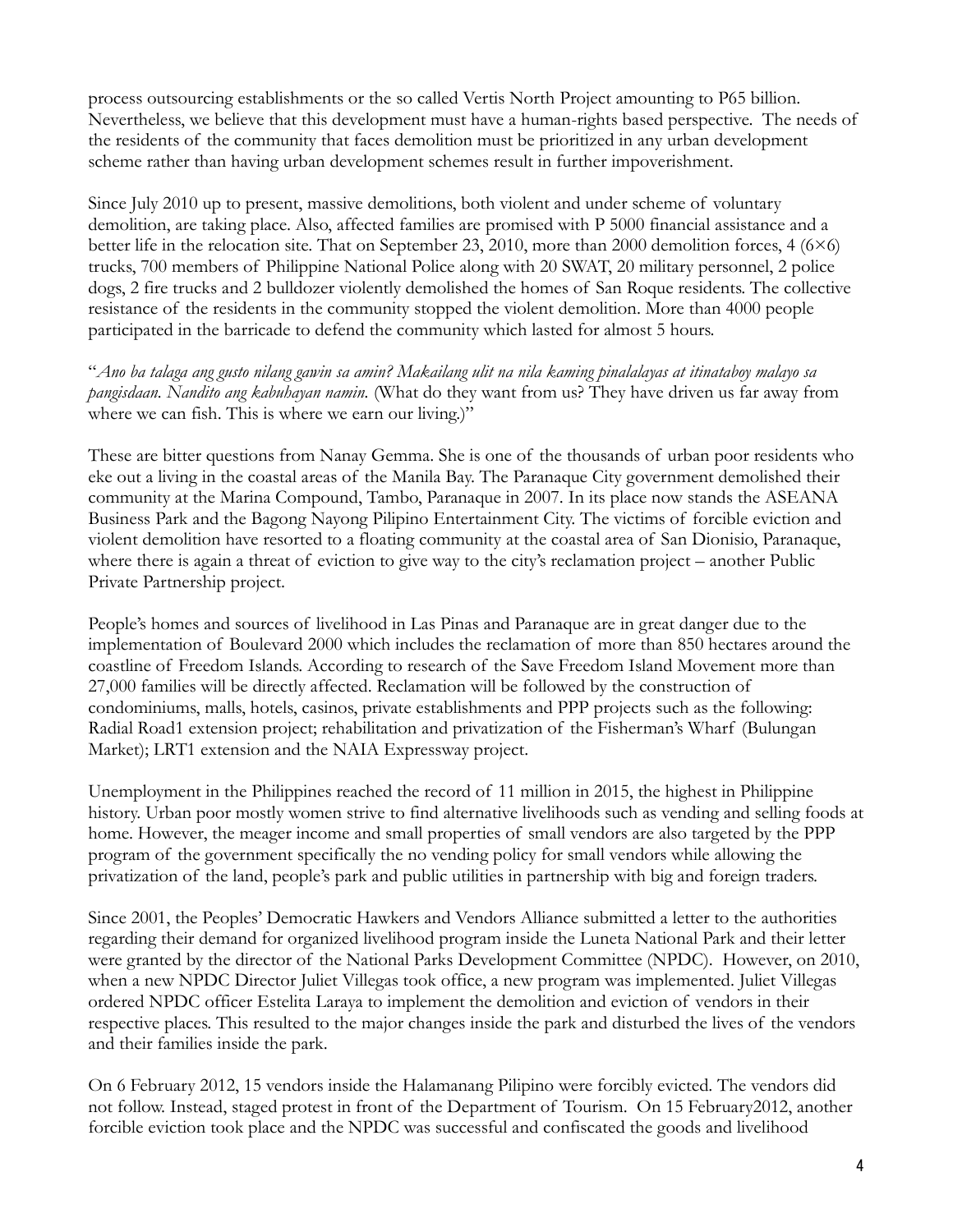materials of the vendors. On 27 March, at around 8:45 in the morning, more than 20 members of the Department of Public Service (DPS, under the Local government of the City of Manila) arrived in 4 government vehicles in the vending area, and confiscate all the goods and livelihood equipments of the vendors. DPS officials threatened vendors with a knife, punched a pregnant vendor and brutally harassed the vendors. At around 10:00 am, the vendors went to the office of DPS to negotiate and to get the goods. Instead of talking with the vendors, DPS official threatened to punch one of the vendors and slammed the vendors with bad words. The vendors also trooped to the Office of Mayor Lim which resulted to release the confiscated goods.

On 19 August in the morning, more than 120 joint forces of policemen, security forces and demolition team arrived in the community of Factor Compound, Las Piñas City. The policemen released more than ten (10) warning shots. The residents were all surprised and went out from their makeshift houses to see what's going on. This is the second incident of demolition. The first incident was on 6 August wherein more than 200 houses, facilities and structures in the community were demolished by more than 500 policemen and SWAT and three buses of demolition team.

The second incident is worse. Policemen burned all the remaining lumber, scrap materials and makeshift tents of the homeless residents. This is to make sure that they cannot construct a shelter inside their former community or they will not come back again inside the community. Lucila Bunayog one of the resident saw how policemen burned her house while they were still inside and her baby was sleeping in the cradle. She rushed and went outside to save her family. They even heard policemen laughing while doing the demolition and burning of houses. A backhoe was also used to crush everything in the community. Later the community was fenced with barbed wire and closely guarded by private security forces armed with shotguns.

Rural poor faced the same inhumane condition brought by demolition and forced eviction. On 3July 2014, 25 buses of demolition team and more than two thousand joint forces of Armed Forces of the Philippines, Philippine National Police and Special Weapons and Tactics demolished the fishing and agricultural community of 600 families in Sitio Balagbacan, Laiya, Batangas. Not a single house was spared. All were crushed and flattened including small fruit trees and vegetables. For the residents, the incident was worse than the strongest typhoon Haiyan which hit the Philippines last year. On 28 August, the homeless families are threatened with clearing operation of their makeshift tents.

"Our livelihood is in the sea. It's like a fish place in the plains with no water which cannot breath. No one owns the sea. The sea is for everyone." said Elsie Lucero, one of the residents. Immediately after the demolition, the community was fenced with barbed wires. More than 160 private armed security forces were deployed to guard the community. Police and military are regularly monitoring the area. The residents are not allowed to enter the vicinity or to fetch water from their wells. The way going to the sea was fully guarded and anyone who will try to enter is threatened with guns from the security forces. The fishermen are not allowed to fish and place their boats in the shores adjacent to the demolished community.

The demolished families built makeshift tents in the national high way. No access to water, electricity and other basic needs. Many of the children were traumatized and some have lost their interest going back to school. A relocation site was offered to the residents but majority refused to accept it because it is not relocation that they are fighting but their right to the community. In addition the relocation site offered by the developer is temporary, far from the sea and farming is not allowed.

"You are on your own." This is the statement of San Juan, Batangas Mayor Rodolfo Manalo as a response to the appeal of the homeless residents to restore their homes and their livelihood. The governor of the province, Governor Vilma Santos Recto also ignored the request of the residents for a dialogue even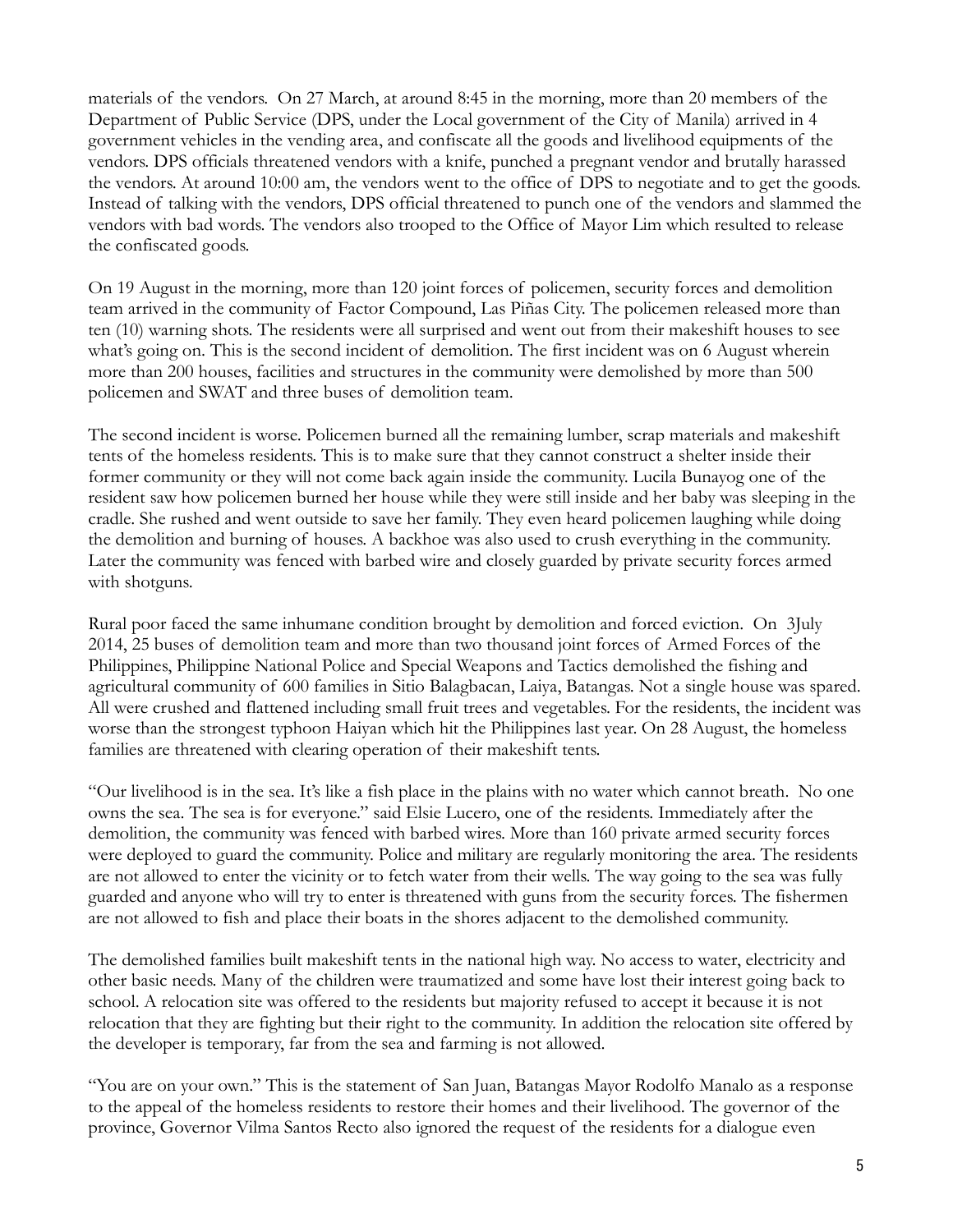before the demolition took place. Even the barangay chairman or village chieftain refuses to talk to the residents and to extend public service to the victims of demolition.

The residents of Sitio Balagbacan describe their community as a paradise. They live there for more than 100 years already. Ninety percent (90%) of the residents are dependent on fishing while others are in farming. However, the government connives with businessman Federico Campos III, a rich beach resort tycoon and developer who have huge business interest in Sitio Balagbacan community. The said tycoon is the owner of the luxurious Virgin Beach Resort. A court decision was ruled converting the land from agricultural use to commercial use.

Defend Job Philippines conducted a Fact finding Mission in one of the relocation sites on 2012 in Montalban Rizal and conducted a separate investigation in an in city relocation site in Muntinlupa City on 2015. The area of Montalban Rizal is a declared fault line area that is why from the very start, the area is not conducive and safe for the people to live. There are also quarrying sites operating in the mountains of Rodriguez Rizal that cause the destruction of the environment.

The living and working condition of the relocatees worsened especially in terms of jobs, livelihood, access to social services and the condition of women and children. Some relocatees already went back and plan to go back to former places in Metro Manila or else they will die in hunger in the relocation site. Others have already resorted to pawn or sell their right to the housing unit for P60 000 to 80 000.

Life in the relocation site is very hard for the women especially in terms of livelihood and coping up for the daily needs of the family. The women find it very difficult to take good care of the family alone. Their husbands and children are working in Metro Manila and nearby provinces like Cavite and Bulacan. And they seldom go home to save their money. Women are budgeting a very small income and most of the time they eat instant noodles or fried fish instead of nutritious food to their family. Worst, they skip meals because there is nothing to eat.

Most of the women are worried and pressured to find money to pay for the monthly amortization of the house and utility bills.

# **CEDAW and Related International Standards**

The CEDAW Committee has previously expressed concern over the disproportionate impact of forced evictions on women. In its 2011 review of **Israel**, the Committee asked the State party to "revoke its policies allowing for and refrain from the practice of forced eviction and house demolitions, which negatively impact on the physical and psychological well-being as well as the development and advancement of palestinian and israeli arab women" (UN Doc. CEDAW/C/ISR/CO/5 at para. 29(a)). Similarly, in its 2012 review of **Togo**, the CEDAW Committee asked the State party to "ensure that land lease contracts with foreign companies do not result in forced eviction and internal displacement or the increased food insecurity and poverty of local populations, including women and girls, and that the company concerned and/or the state party provide the affected communities with adequate compensation and alternative land" (UN Doc. CEDAW/C/TGO/CO/6-7 at para. 37 (e)).

In its **General Comment No. 7**, the Committee on Economic, Social and Cultural Rights has defined forced evictions as *"the permanent or temporary removal against their will, of individuals, families and/or communities from the homes and/or land which they occupy, without the provision of, and access to, appropriate forms of legal or other protection."* The Committee has also recognized that women deserve special consideration and assistance in cases of evictions: *"Women …,"* the Committee acknowledged, *"suffer disproportionately from the practice of forced evictions. Women in all groups are especially vulnerable given the extent to statutory and other forms of discrimination which*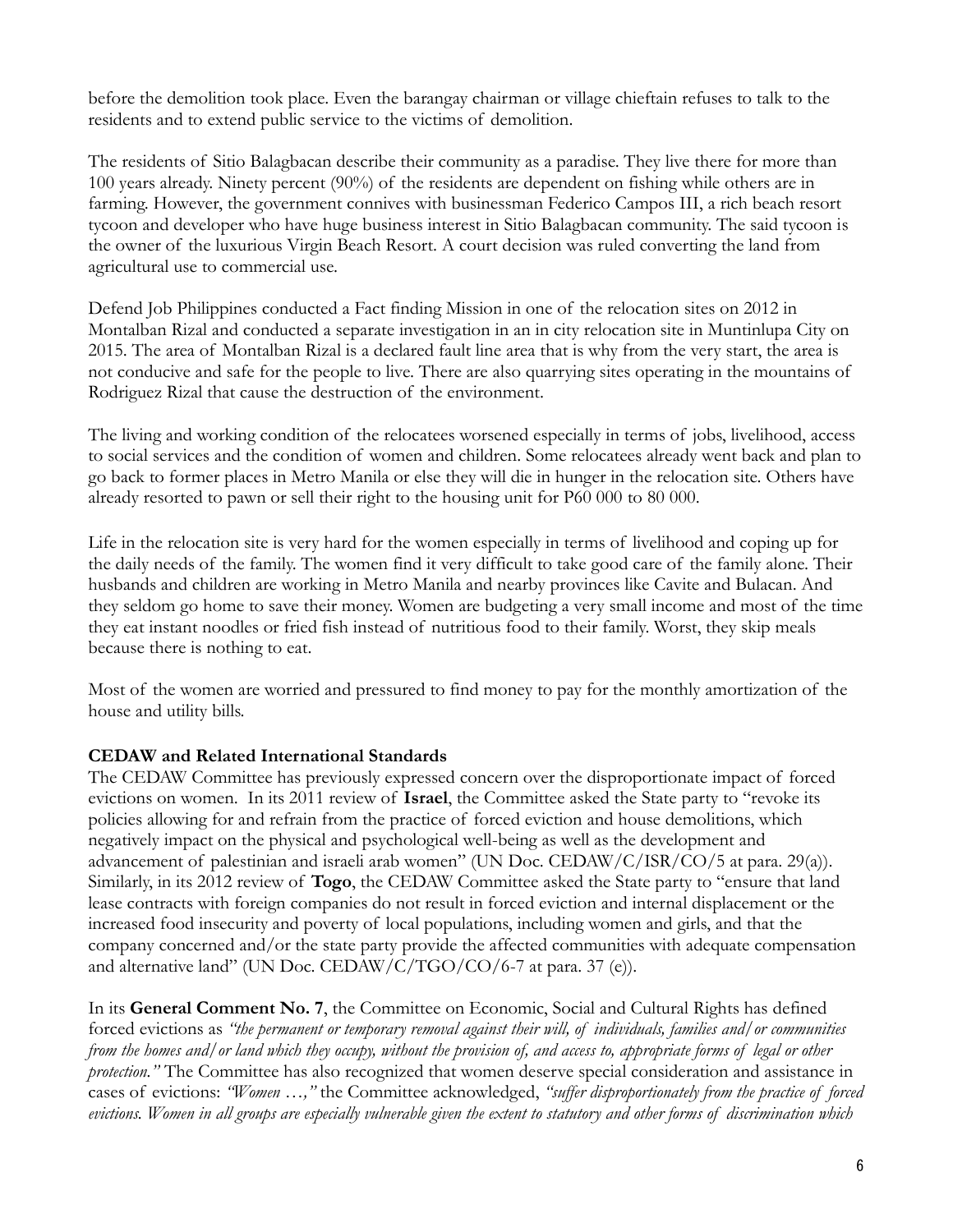*often apply in relation to property rights (including home ownership) or rights of access to property or accommodation and their particular vulnerability to acts of violence and sexual abuse when they are rendered homeless."* <sup>1</sup>

Over the years, former UN Special Rapporteurs on Violence against Women and on the Right to Adequate Housing have also addressed women's experiences violence within the context of forced eviction. In 2000, the then Special Rapporteur on Violence against Women (UN DocE/CN.4/2000/68/Add.5) said:

*While the entire family is affected by forced eviction, again it is the women who suffer most. Women will have to cope*  with the new circumstances, will have to fulfil their responsibilities as before, but with more limited means, and will *need to work harder to make ends meet. … Often the land assigned for resettling does not enable the people to continue their way of life. Such disruption interferes with and prevents women from exercising traditional*  responsibilities. It has been shown above that this leads to the devaluing of women and often to increased violence *against women. … Violence occurring in relation to forced eviction starts before the eviction process. Psychological stress on learning about the eviction can destabilise the family atmosphere and cause emotional trauma. Sometimes, rape is used by the evictors to break resistance. During the eviction, verbal abuse and beatings, rape and even killing are common. The destruction of the home and the destruction of property are further traumatic experiences. The destruction of the home is often equivalent to the destruction of life; everything that was accomplished so far is destroyed. Coping with injuries, the death of family members, inadequate housing or even homelessness, poverty, lack of community support when relocated away from the home town are all possible burdens that have to be taken on by women after eviction.*

In 2009, these issues were again raised by the then Special Rapporteur on Violence against Women (UN Doc. A/HRC/11/6/Add.6):

*The impact of these forced evictions, often by militia or armed forces, is profoundly devastating for women and is correlated with heightened rates of physical, psychological and economic violence against women before, during and after the evictions. This is true both in terms of violence against women at the hands of state authorities, non-state actors, community members, as well as violence against women by their partners or relatives within the home.*

Similar concerns have been voiced by the former Special Rapporteur on the Right to Adequate Housing, whose global consultations revealed that within the context of forced evictions women were often beaten by the authorities, arrested, morally abused, inhumanly transported, and even put in arbitrary detention.<sup>2</sup>

# **Impact on Jobs and Livelihood**

l,

In the Philippines, the relocatees' livelihoods in former communities are vendors, construction workers, drivers, sales lady, security guards and massage therapist. They are earning from P50-500 per day. Others became jobless after the forced eviction and relocation. Some retain their work and source of livelihood in Metro Manila but spend very high on transportation ranging from P70-250 going to work and back to the relocation site. Others rented rooms near their work and spend P500-1000 per month.

<sup>1</sup> In its resolution 2004/28 on forced evictions, the former United Nations Commission on Human Rights reiterated that "every woman, man and child has the right to a secure place to live in peace and dignity, which includes the right not to be evicted unlawfully, *arbitrarily or on a discriminatory basis from their home, land or community."* The Commission also recalled that while certain groups were more vulnerable to forced eviction because of social exclusion and discrimination, the fact remains that *"women in all groups are disproportionately affected, given the extent of statutory and other forms of discrimination which often apply in relation to the property rights of women, including homeownership and rights of access to property of accommodation, and given the particular vulnerability of women to acts of gender-based violence and sexual abuse when they are rendered homeless."* 

<sup>2</sup> Women's Right to Adequate Housing and Land: Middle East/North Africa Proceedings of the Alexandria Consultation, Miloon Kothari (UN Special Rapporteur on Adequate Housing) with collaboration and support from the United Nations Office of the High Commissioner for Human Rights, 23–26 July 2004.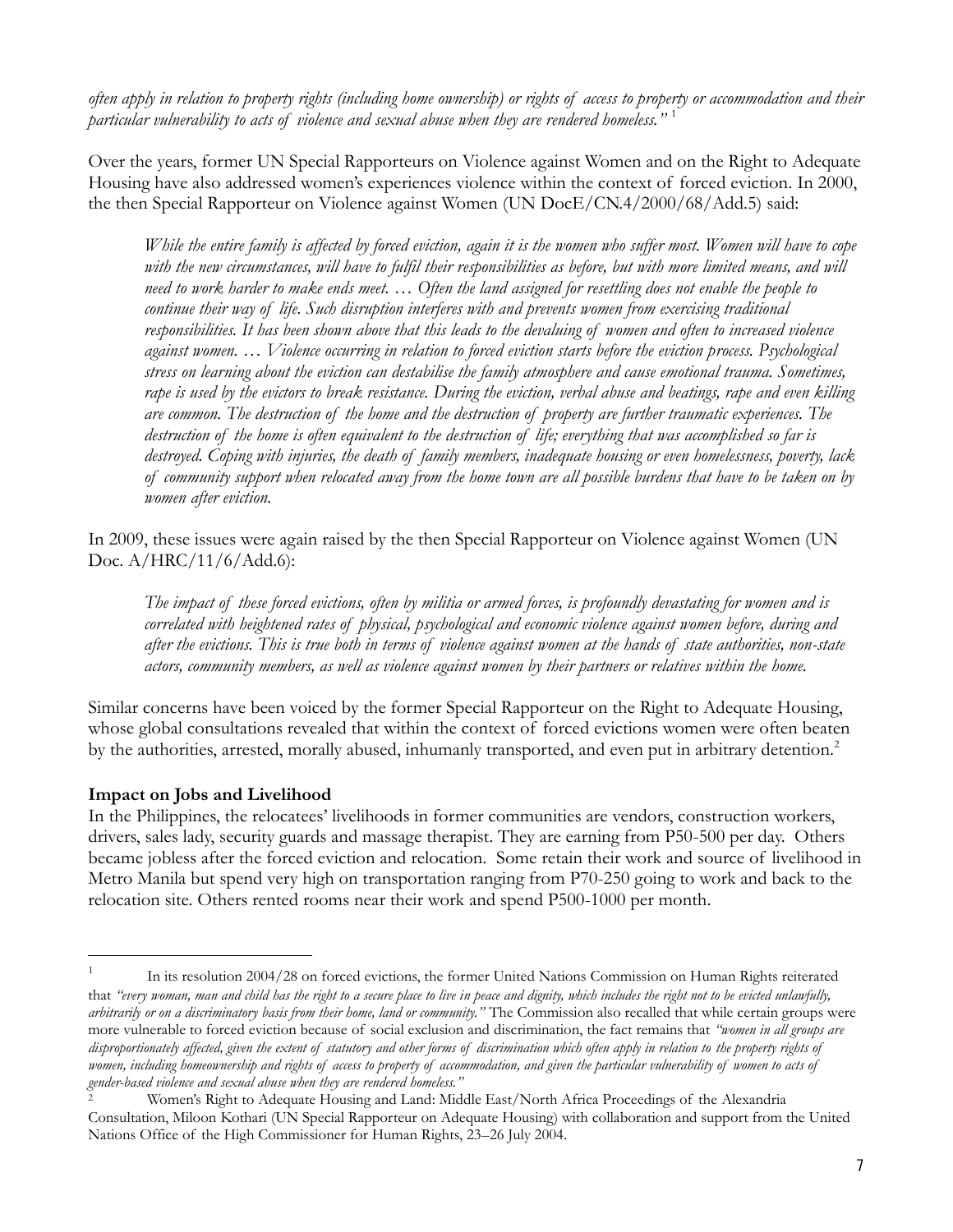The government promised them livelihood program in the relocation but it did not happened. A training program on soap making was conducted but did not prosper because the residents have no funds to buy the raw materials and there was no plan for the marketing and sustainability of the livelihood program. The women in the relocation sites strive to live by setting up sari-sari store and selling foods inside the community. However, many have already closed due to lack of capital and unpaid accounts. While other men work in the construction site earning P150-200 a day and have no benefits.

### **Impact on Security of Tenure**

All of the interviewed residents do not have the Contract Agreement with them. They have signed the agreement but do not fully know about the content of the contract with the National Housing Authority. In fact, in their answers on how much is the cost of the housing unit, it varies from P100 000 to 200 000. Right now, they have no title over the land and house but only the orange and green entry pass issued to them by the National Housing Authority. This is the only paper proving their rights to the house.

#### **Impact on Access to Essential Services**

Thousands of relocatees endured with no water and electricity for more than one (1) year. Many children and residents were sick. This is contrary to the commitment of the National Housing Authority to provide the basic needs of the relocatees before they were relocated on 2010.

During these times, they get water from artesian well or water delivery from the developer and also buy purified water for drinking. The water was only connected last December 2011.

The electricity connections are sub meters from Baque Corporation and New San Jose Builders. In Southville 8-B, the residents are seriously facing problems on irregularities, high payment of system loss, overpricing in the electricity bill ranging from P16.75 to P23 per kilowatt per hour and also the compulsory payment of flat rate of P375 or a minimum of 10 kilowatt per month.

Regarding garbage disposal, the garbage is collected once to twice a month by Truck Collector of the local government of Rodriguez, Rizal. Because of this, residents burn their garbage or dump them in the nearby creek.

The housing units have cracked floors and walls, exposed sockets and fuse box, door knobs damage and leaked water pipes. The steel bars used is 8mm, hollow block is 4 inches width and very thin galvanized roof.

# **Impact on Health**

The common illnesses are cough, fever, diarrhea, dengue, asthma and ulcer which is caused by the extreme temperature changes, dust from nearby quarrying sites and hunger.

There is only health center and infirmary in two relocation sites where there is no medicine and doctors. There are private hospitals in Montalban but the residents cannot afford it. The nearest public hospital is in Eulogio Amang Rodriguez Memorial Medical Center in Marikina City which is too far from the relocation sites. Other residents still go to East Avenue Medical Center or in any public hospitals in Metro Manila.

# **Impact on Children's Situation**

Many children are malnourished and others did not attend school anymore. There are reports on missing children, drug addiction and also child prostitution. There were no reports of rape, abuse or incest. There is no playground and day care centers.